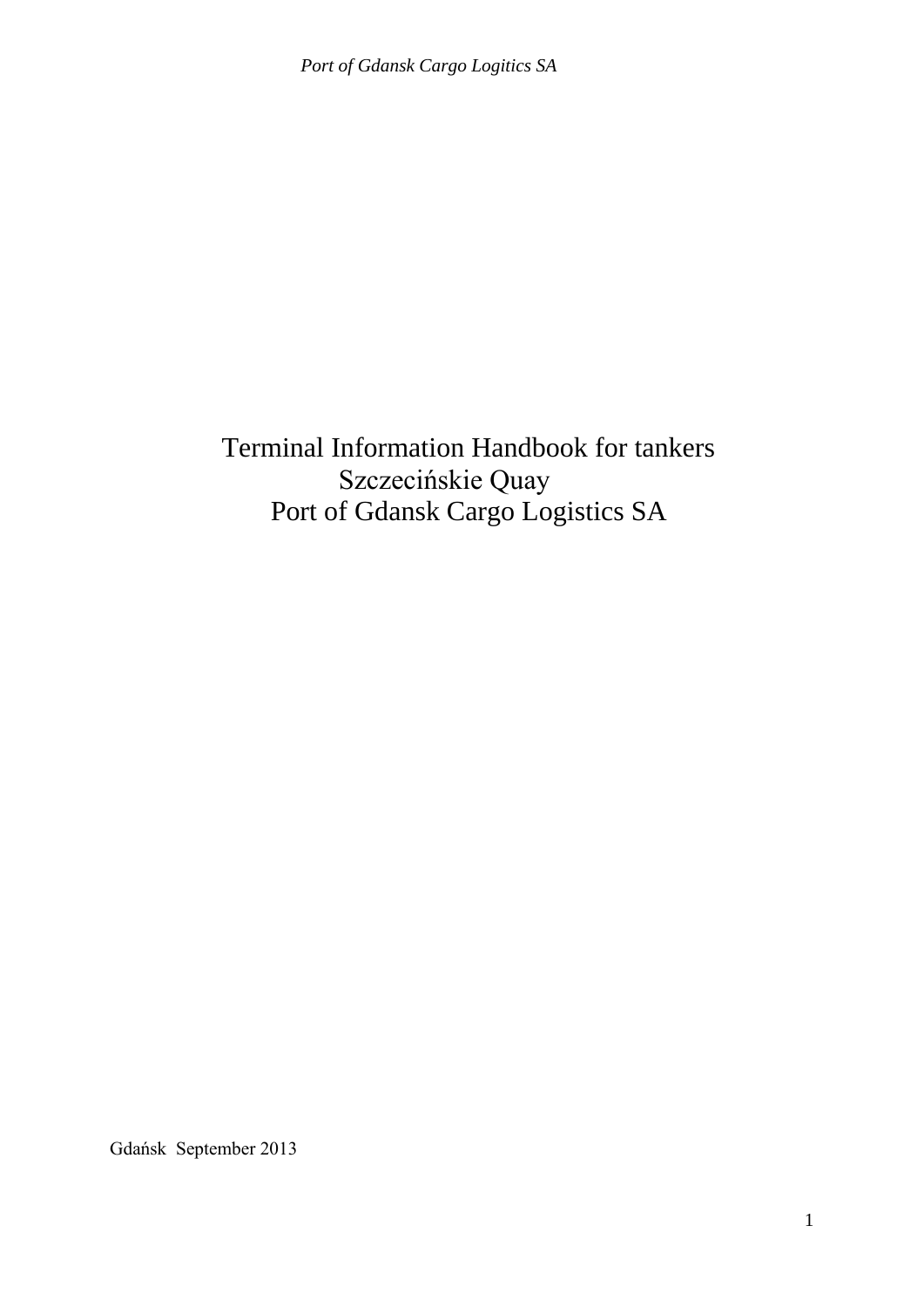# General information

During the entire loading or discharging operations, proper communications shall be maintened between the vessel and Port of Gdansk Cargo Logistics SA.

Important telephone numbers and contact details:

Stevedoring company: **Port of Gdansk Cargo Logistics SA 6 Roberta de Plelo Str 80-548 Gdansk Poland** Phone (0048) 58 737 63 00 Fax (0048) 58 737 67 69 e-mail: [pge@pge.pl](mailto:pge@pge.pl) web site: [pge@pge.pl](mailto:pge@pge.pl)

## **Chief Coordinator Office**: 0048 58 737 7103

**Port Facility Security Officer (PFSO)**: mobile + 48 691 98 19 74 **Deputy Port Facility Security Officer**: mobile +48 605 28 77 06

**Szczecińskie Quay Manager**: 0048 58 737 7959, mobile: +48 601 33 63 64 **Stevedore Supervisors**: mobile: +48 607 081 112, +48 693 03 99 66, + 48 691 91 22 07

ISPS Port facility "C" -Port facility security contact: 0048 58 737 7959 mobile: + 48 607 08 11 12

### **Harbour Master officer**

(on duty): 0048 58 343 7371 VHF 14

**Port Authority of Gdansk** Main dispatcher's office 24 h: 0048 58 737 93 05 VHF 14

### **Emergency numbers**:

**Fire station** – 11, mobile 112, phone 0048 58 737 99 14 **Rescue Station** -11, mobile 112, phone 0048 58 737 99 14 **Police** 997, mobile 112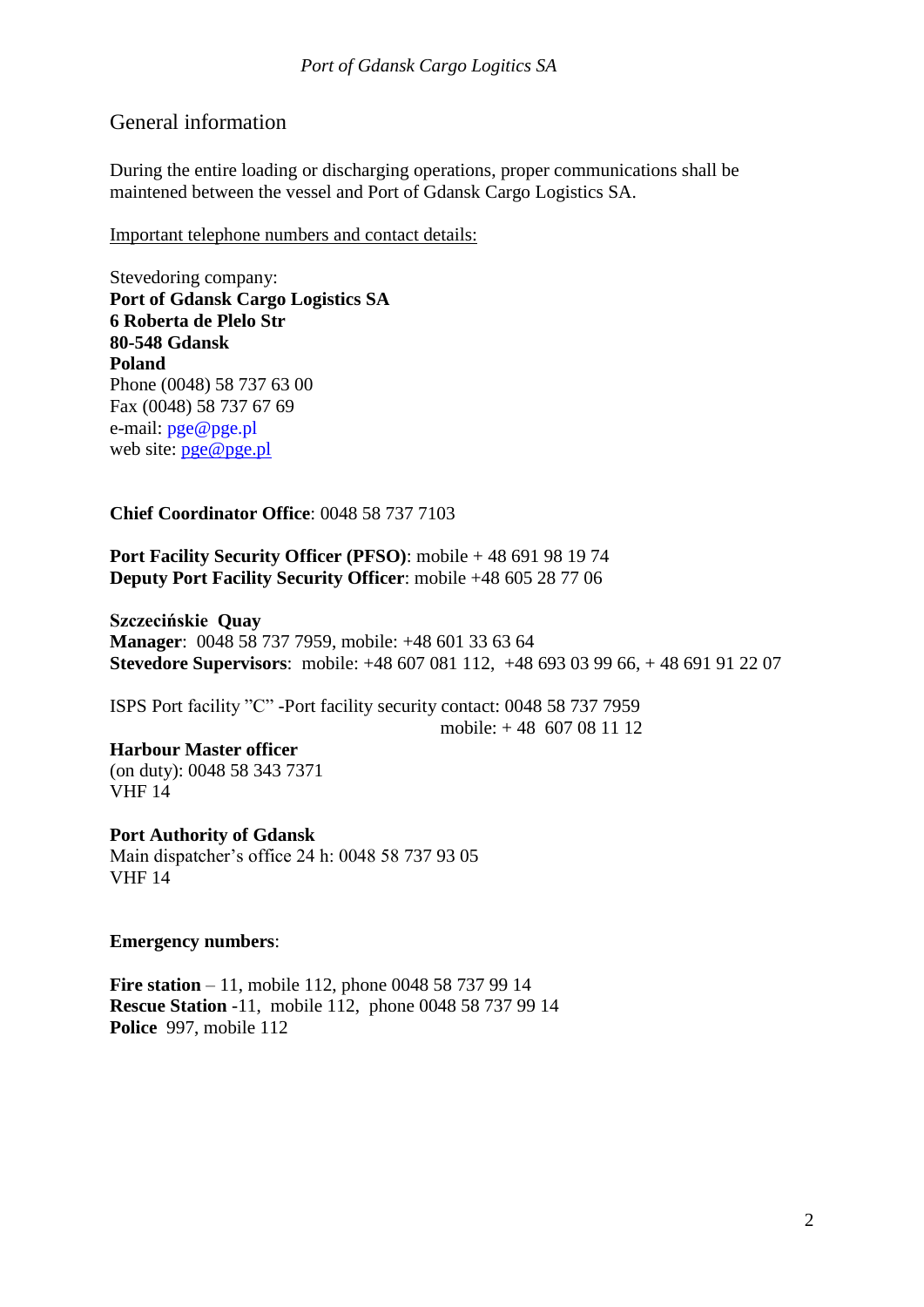# **Pilotage:**

PUM Gdańsk Pilot Ltd 6 Przemysłowa Str. 80-542 Gdańsk Phone: (0048) 58 737 9769 Mobile: (+48) 509 49 93 58 E-mail: [dyspozytor.pilot@portgdansk.pl](mailto:dyspozytor.pilot@porgtdansk.pl) VHF 14

# **Tugs:**

WUŻ Port and Martime Services Ltd 4 Przemysłowa Str. 80-542 Gdańsk Phone: (0048) 58 737 6230 VHF 14

### **Mooring Operations**

**Port of Gdansk Cargo Logistics SA 6 Roberta de Plelo Str 80-548 Gdansk Poland** Phone (0048) 58 737 7103 Mobile: +48 691 912 185 E-mail: [koordynator@pge.pl](mailto:koordynator@pge.pl)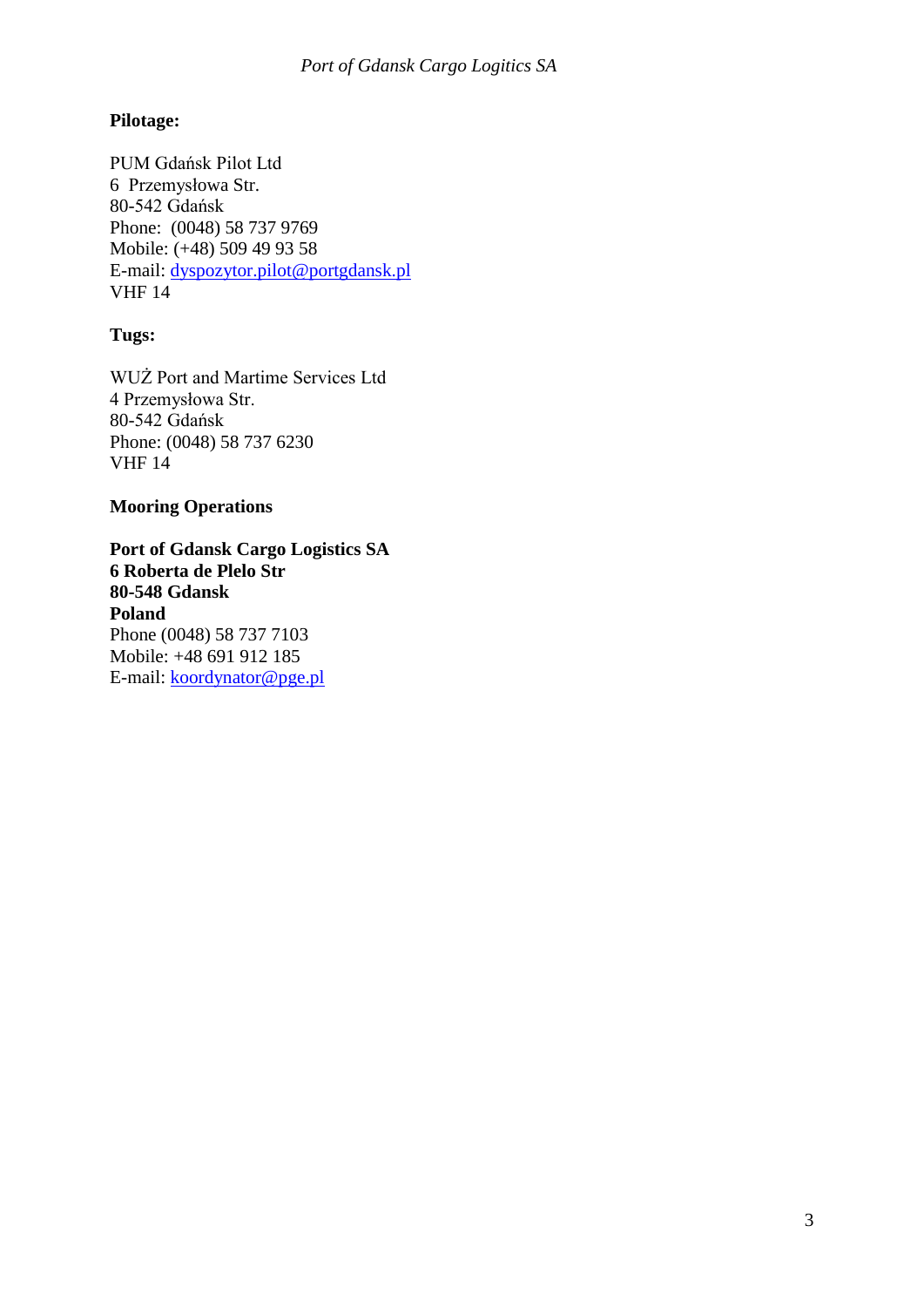# **Contents**

- **I. Navigation information 1. Rules of vessel traffic**
- **II. Terminal regulations**
- **III. General information**
- **IV. Requirements for tankers**
- **V. Procedures before cargo operations**
- **VI. Safety Regulations**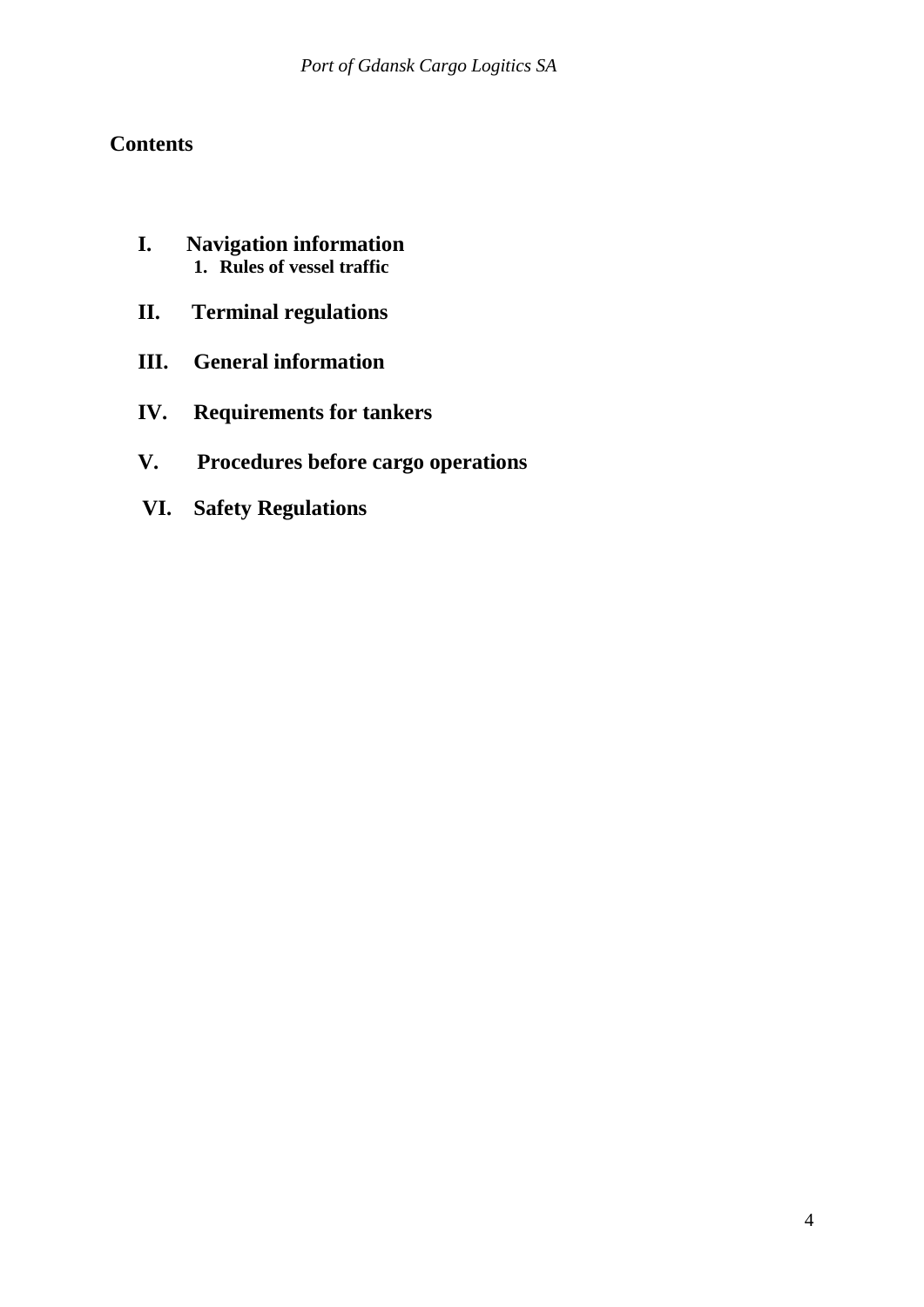# **I. Navigation information**

The Port of Gdansk is located in the following position: 54°25'N - 18º39'E Water density  $1,000 - 1.005$  (salty water) depending on the hydrometeorological conditions. Port of Gdansk is ice-free all year long. Time zone CET (GMT +1 h)



# **1**.**Rules of vessel traffic**

Regulations for the Port of Gdansk.

A.

1. Ships shall proceed at the safe speed not higher than:

a) on the road  $-7$  knots

2. in the Port Channel along Martwa Wisła River:

a) for ships of less than 50 m in length and draught not exceeding  $3.0 \text{ m} - 7$  knots

b) for other ships  $-6$  knots

c) for the tow  $-4$  knots

B.

In the Port of Gdansk ships shall be obliged to use the assistance of tugs as follows :

1.Inner Port:

a) one tug:

- ships of length from 85 m to 120 m inclusive or with draught of more than 6 m b) two tug boats:

- ships of length from 120 m to 160 m inclusive

c) three tug boats

- ships of length of 160 m to 200 m

d) four tug boats

- ships of length from 200 m to 225 m

C.

Ships of the following size may enter the Port of Gdansk:

1.Inner Port - ships of length up to 225 m (inclusive) and draught up to 10.20 m at average sea state.

2. Entering of ships with size greater than specified above may be performed in reasonably motivated cases upon the permission and according to the conditions determined by Harbour Master. The maximum length of an oversized craft operated in Inner Port can not exceed 280 m.

D.

Ships of 50 m in length and more shall be obliged to use pilotage service .

Ships entering Gdansk Inner Port shall embark the pilot o,4 Nm SW NP Buoy.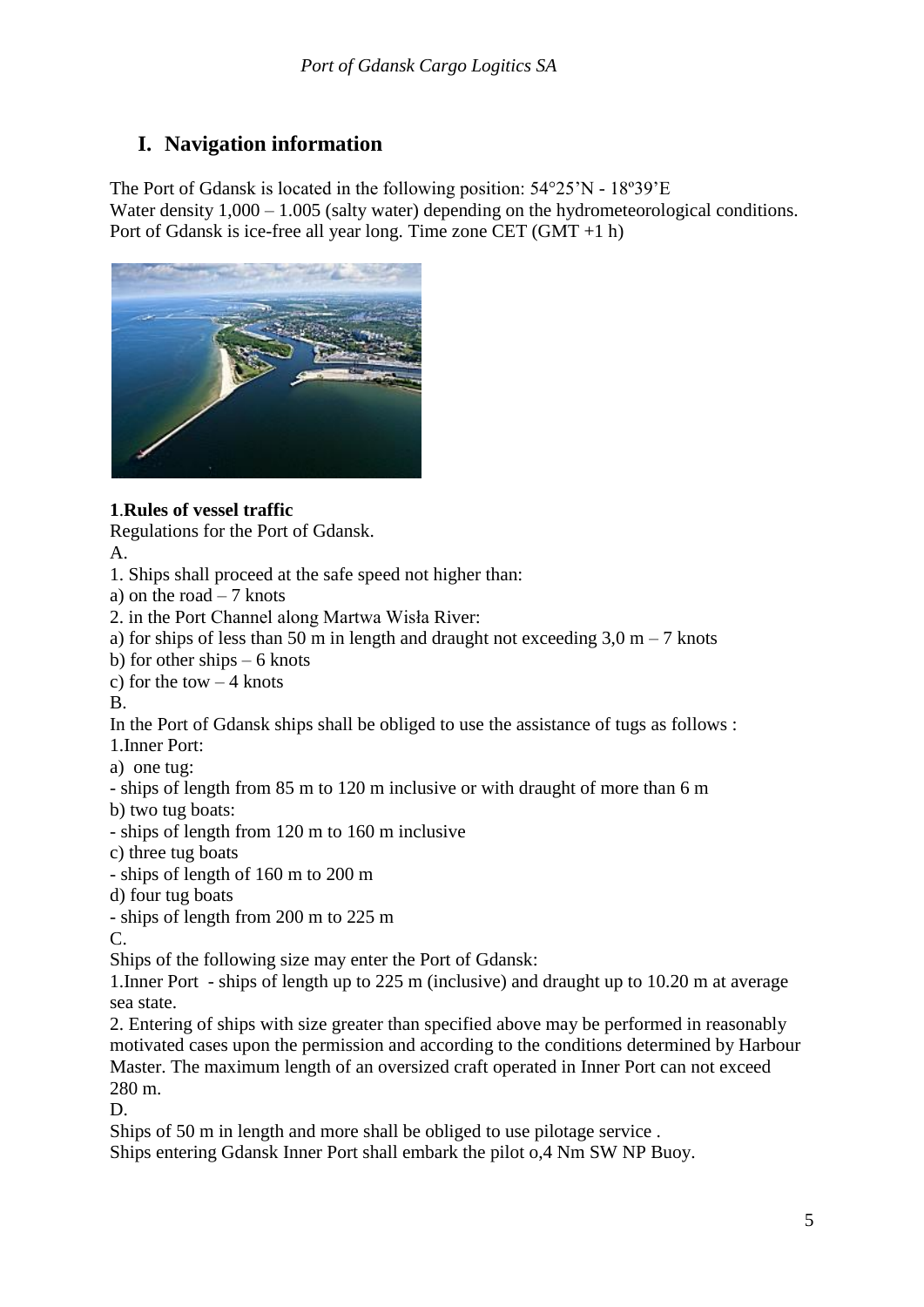# **II. Terminal regulations**

### **ISPS, International Ship&Port Facility Security**

Port of Gdansk is an ISPS approved port and therefore adheres to the requirements of the ISPS Code. In conformity to the provisions of the international law, the Port of Gdansk has the IMO number 12543 and the UN locator PLGDN

### **Pilotage**

The use of pilotage service shall be obligatory in the area of road, anchorage, to ships's berth and vice versa.

## **Berthing**

Ships will normally berth port side or starboard side. It has to be agreed with the Port of Gdansk Cargo Logistics SA

## **Mooring/Unmooring**

The Master of a vessel shall through the ship's Agent order the mooring arrangement. All ships must be securely moored and maintened in the desired position at all times. The Master is responsible for ensuring that all the vessel's moorings are closely monitored and tended regularly to prevent excessive strain on the lines or undue movement of the vessel. The Master shall ensure that all moorings on self –tensioning winches are secured with winch brakes in locked position. All use of self –tensioning winches in automatic position is strictly forbidden.

### **Gangway facilities**

The vessel is responsible for the procuring and securing of gangway facilities. The means of access between ship and the berth must be safe and legal. It shall consist of an appropriate gangway or accommodation ladder with a properly fixed safety net underneath.. It should be well illuminated during darkness. A lifebuoy with a heaving line attached shall be available on board the ship near the gangway or accommodation ladder. The accommodation ladder must be placed on the berth well clear of the cranes or other obstructions.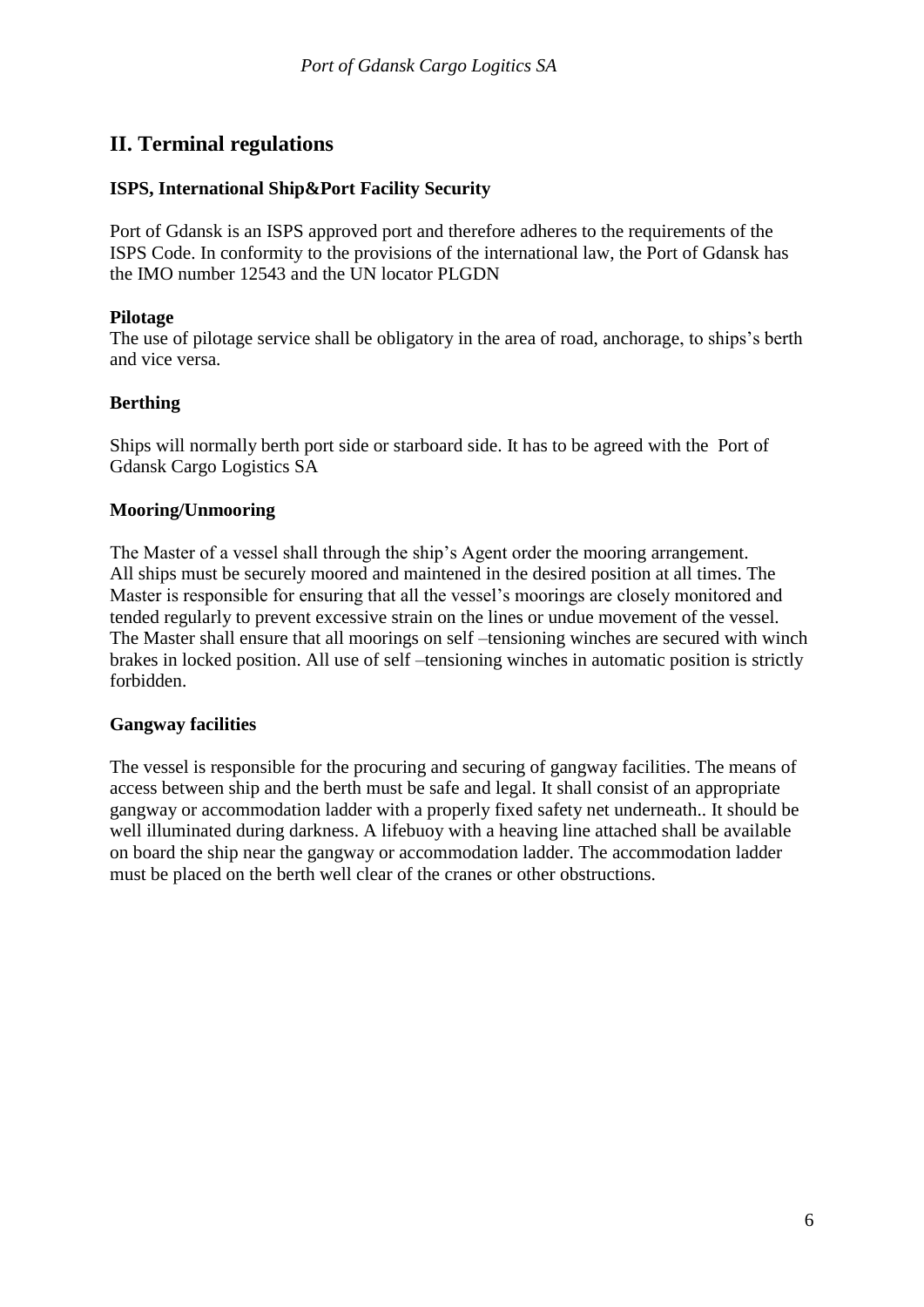# **II. General information**

#### **Szczecińskie Quay**



The Szczecińskie Quay is situated on the left bank of the Port Canal, 4,8 km far from the entrance to the Inner Port. It is capable of handling ships up to 20 000 DWT and max. length of up to 225 m. The quay is equipped with loading and discharging pipeline of handling capacity of 120t/h which is dedicated for cooking oil (palm and rape). This pipeline is connected with the oil factory.

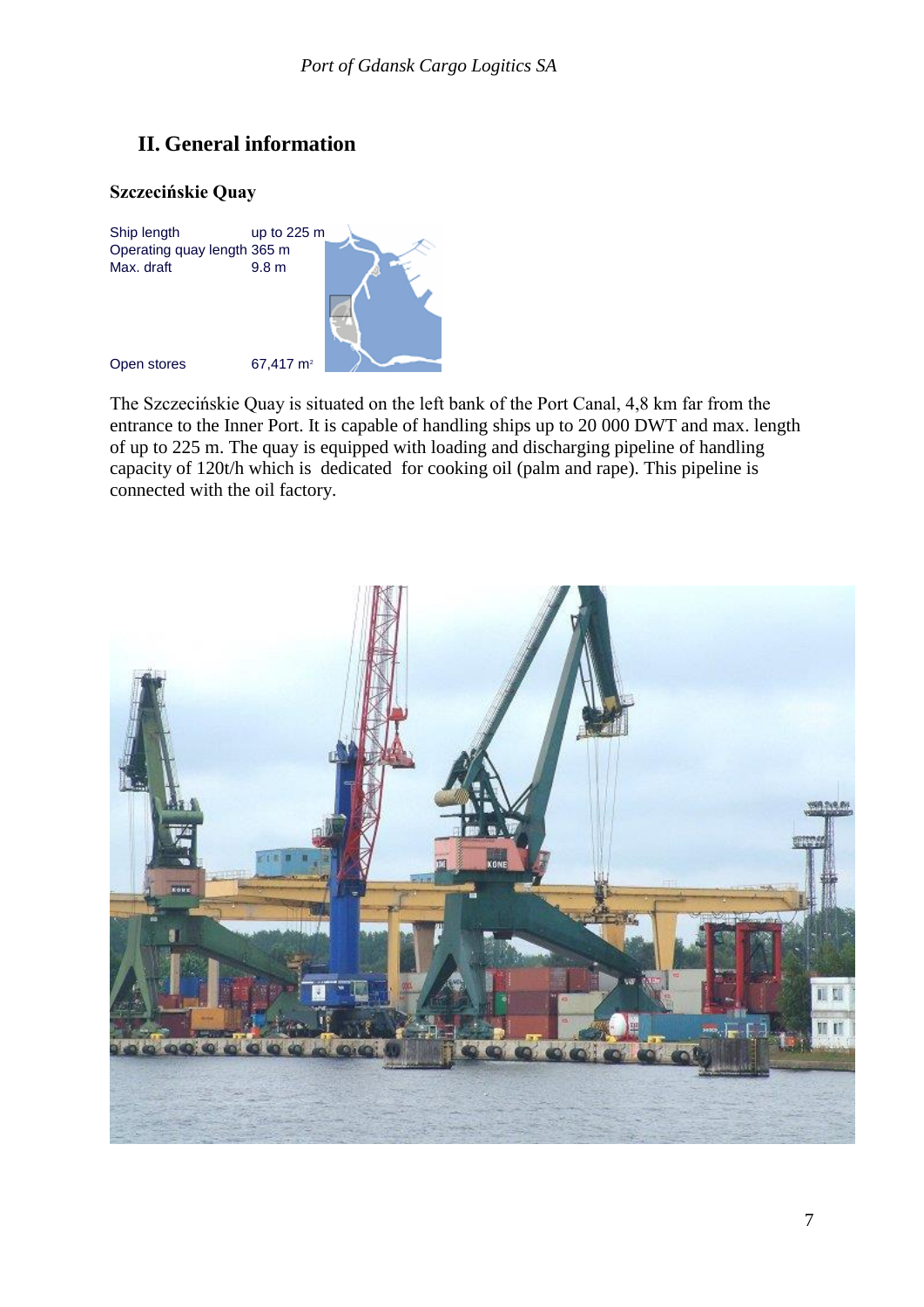# **IV. Requirements for tankers.**

- **1.** Every tanker shall use the vessel traffic monitoring systems.
- **2.** Tankers carrying oil cargo of more than 2000 tons shall be obliged to have a valid certificate of financial indemnity and other valid classification documents.
- **3.** At all time a tanker moored in the terminal shall be boarded by necessary number of crew able to ensure, if necessary, immediate readiness to maneouvre.
- **4.** List indicating lights, if fitted, shall be tested prior to loading or discharging and proved to be operational.
- **5.** Deck equipment related to mooring and berthing operations shall be operable and in good order and condition.

# **V. Procedures before cargo operations**

The loading or discharging plan must be accepted and signed by both parties.

- **1. Before operations commence, a meeting shall be held between stevedore supervisor from Port of Gdansk Cargo Logistics SA and the Ship's Master or responsible officer. They shall jointly:**
- a) complete security agreements related to the ISPS code.
- b) complete and sign the Ship/shore Check List for Liquid Bulk Cargo
- c) evaluate and agree on the checking and sampling of ballast water as required.
- d) evaluate and agree on the loading/dicharging programme including;
	- quantities to be loaded/discharged
	- hold loading or discharging sequence
- e) agree on procedures for emergency shutdown of operations
- f) evaluate and agree on the means of communications to be used during operations
- g) ensure that the cargo specification data sheets are processed on board

### **2. Before commencement of loading and discharging.**

- a) loading or discharging shall not commence until all safety checks have been carried to the satisfaction of Port of Gdansk Cargo Logistics SA stevedore supervisor and inspection results agreed upon and signed.
- b) the tanker with a substance insoluble in water and lighter than water shall be protected with pneumatic boom

### **3. Rules to be observed during operations**

- a) cargo and ballast operations will take place according to the agreed loading or discharging sequence. Any deviation from the agreed loading or discharging sequence must be communicated between Port of Gdansk Cargo Logistics SA and ship without delay.
- b) during cargo operations sufficient crew must remain on board under the continous supervision of a responsible and experienced officer to deal with routine duties and handle possible emergency situations.
- c) a responsible crew member with a good command of a Polish or English language must remain on deck all times during loading or discharging
- d) all ships must be ready to leave quay at short notice